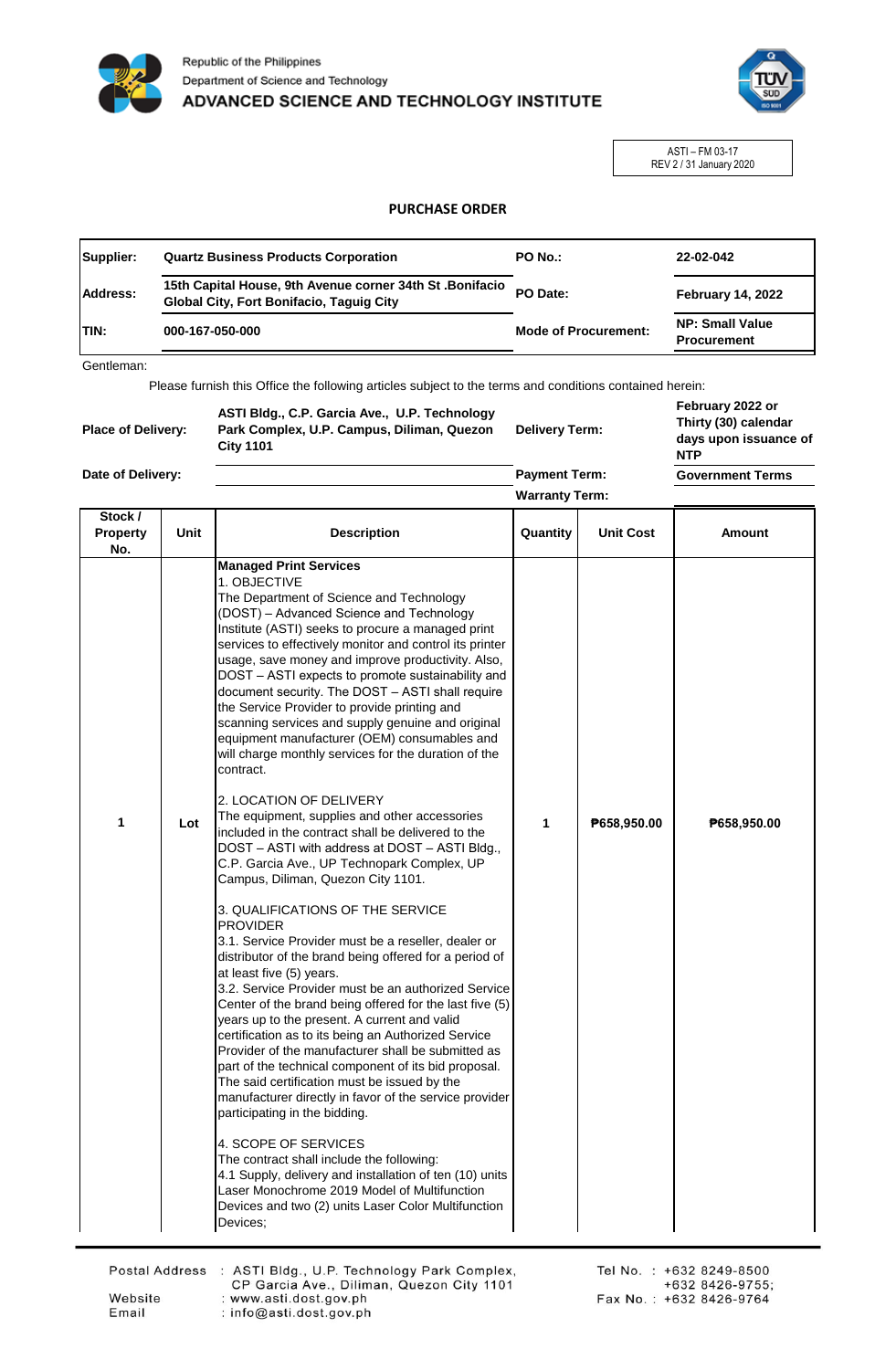4.2 Assistance in the installation of printer to all staff desktops/laptops; 4.3 Supply, delivery and installation of genuine and OEM printing consumables (toners, drum kits, etc. and not refilled or refurbished); 4.4 Inclusive of at least 105,000 Mono A4 pages and at least 22,000 Color A4 pages; 4.5 Provide one (1) onsite service unit. Service unit shall be the same model as the Laser Monochrome Multifunction Devices; 4.6 Provide Service Engineer/Technician within 24 hours upon escalation of report; 4.7 Submit Monthly Summary of Printer Usage Report; 4.8 Software Administration Training as well as End-User's Training may be requested, if necessary. 4.9 Contract period from February to December 2022. 5. PROJECT REQUIREMENTS 5.1 Guaranteed Print Volume: Mono Pages: at least 105,000 Color Pages: at least 22,000 5.2 Technical Specifications 5.2.1 Nine (9) Units Laser Monochrome Multifunction Device (with fabricated table) 5.2.1.1 Copy/Print/Scan 5.2.1.2 Mono networkable 5.2.1.3 With a minimum speed of 43pm (ISO, A4) 5.2.1.4 First page out (A4, ready): As fast as 5.7 secs 5.2.1.5 Print resolution of up to 1200 x 1200 5.2.1.6 Max number of copies: Up to 999 5.2.1.7 Gigabit Ethernet 10/100/1000T Network 5.2.1.8 Memory: 1GB minimum 5.2.1.9 Processor Speed: No minimum 5.2.1.10 Paper Tray: Two (2) 500-sheet input tray (at least) and One (1) 100-sheet multi-purpose bypass tray 5.2.1.11 Monthly Duty Cycle (A4): Up to 150,000 pages 5.2.1.12 A least 8.0" Touchscreen Control Panel or LCD Panel 5.2.1.13 Production Model: 2019 or later 5.2.2 One (1) unit Laser Monochrome Multifunction Device (with fabricated table) 5.2.2.1 Copy/Print/Scan 5.2.2.2 Mono networkable 5.2.2.3 With a minimum speed of 43pm (ISO, A4) 5.2.2.4 First page out (A4, ready): As fast as 5.7 secs 5.2.2.5 Print resolution of up to 1200 x 1200 5.2.2.6 Max number of copies: Up to 999 5.2.2.7 Gigabit Ethernet 10/100/1000T Network 5.2.2.8 Memory: 1GB minimum 5.2.2.9 Processor Speed: No minimum 5.2.2.10 Paper Tray: Two (2) 500-sheet input tray (at least) and One (1) 100-sheet multi-purpose bypass tray 5.2.2.11 Monthly Duty Cycle (A4): Up to 150,000 pages 5.2.2.12 At least 8.0" Touchscreen Control Panel or LCD Panel 5.2.2.13 Supports Optical Character Recognition (OCR). Said feature may be built-in to the printer in a separate bundled software. 5.2.2.14 Production Model: 2019 or later 5.2.3 Two (2) units Laser Color Multifunction Device (may be requested, if necessary) 5.2.3.1 Copy/Print/Scan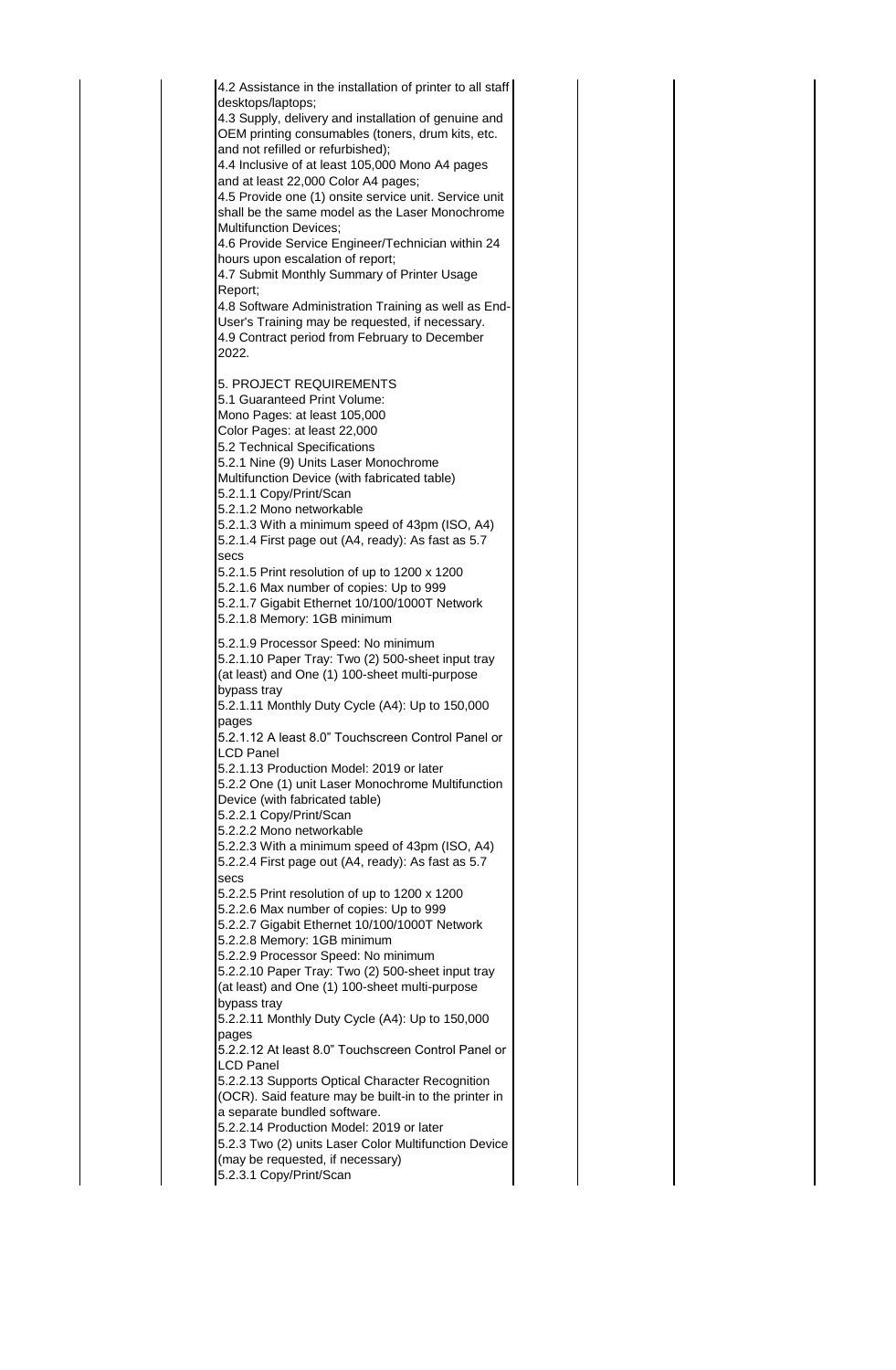5.2.3.2 Color networkable 5.2.3.3 Paper Size: Up to A3 size 5.2.3.4 With a Minimum Speed of 40ppm (A4) 5.2.3.5 First page out (A4, ready): As fast as 12 secs (Black and Color, A4) 5.2.3.6 Print resolution of up to 1200 x 1200 5.2.3.7 Scan speed of up to at least 65 ppm (Black and Color) 5.2.3.8 Max number of copies: Up to 999 5.2.3.9 Gigabit Ethernet 10/100/1000T Network 5.2.3.10 Internal Memory: At least 2.5GB 5.2.3.11 Processor Speed: No minimum 5.2.3.12 Monthly Duty Cycle (A4): Up to 200,000 pages 5.2.3.13 Paper Tray: Two (2) 500-sheet input tray (at least) and One (1) 100-sheet multipurpose bypass tray 5.2.3.14 At least 8.0" Touchscreen Control Panel or LCD Panel 5.2.3.15 Supports Optical Character Recognition (OCR). Said feature may be built-in to the printer in a separate bundled software. 5.2.3.16 Production Model: 2017 or later 6. OTHER REQUIREMENTS 6.1 Installation 6.1.1 Deliver and install the hardware in each office indicated in the distribution list (see "Annex A"). 6.1.2 Supply of genuine and OEM printing supplies (toners, drum kits, not refilled or refurbished) installed on each machine upon delivery of the printers. 6.1.3 Complete the delivery, installation and configuration within forty-five (45) calendar days from the receipt of the Notice to Proceed. Otherwise, the Service Provider shall pay the corresponding penalties/liquidated damages in the amount of one tenth of one percent (1/10 of 1%) of the total contract price for every calendar day of delay. 6.2 Testing and Inspection 6.2.1 The Service Provider shall notify DOST – ASTI prior to the required inspection/testing of the managed print services. 6.2.2 The acceptance test procedure shall be in accordance with the following: 6.2.2.1 The acceptance testing will be undertaken for a period of 1-3 calendar days. 6.2.2.2 No offline printer/s with errors during the test period. 6.2.2.3 One (1) print test page and scanned document on each Multi-Function Printer (MFP). Start of the service provider's billing shall be based on the certification to be issued by Property and Supply Section. During the testing period, the Service Provider shall not be held liable for performance degradation/interruptions that are beyond its control such as power outages, fluctuations or failure or malfunction of DOST – ASTI's own network equipment. 6.3 Implementation 6.3.1 Managed Print Services shall commence only from February 2022 or within 30 days upon issuance of Notice to Proceed, whichever comes later. 6.3.2 The Service Provider shall be able to provide Customer Service Support within four (4) working hours upon receipt of report; and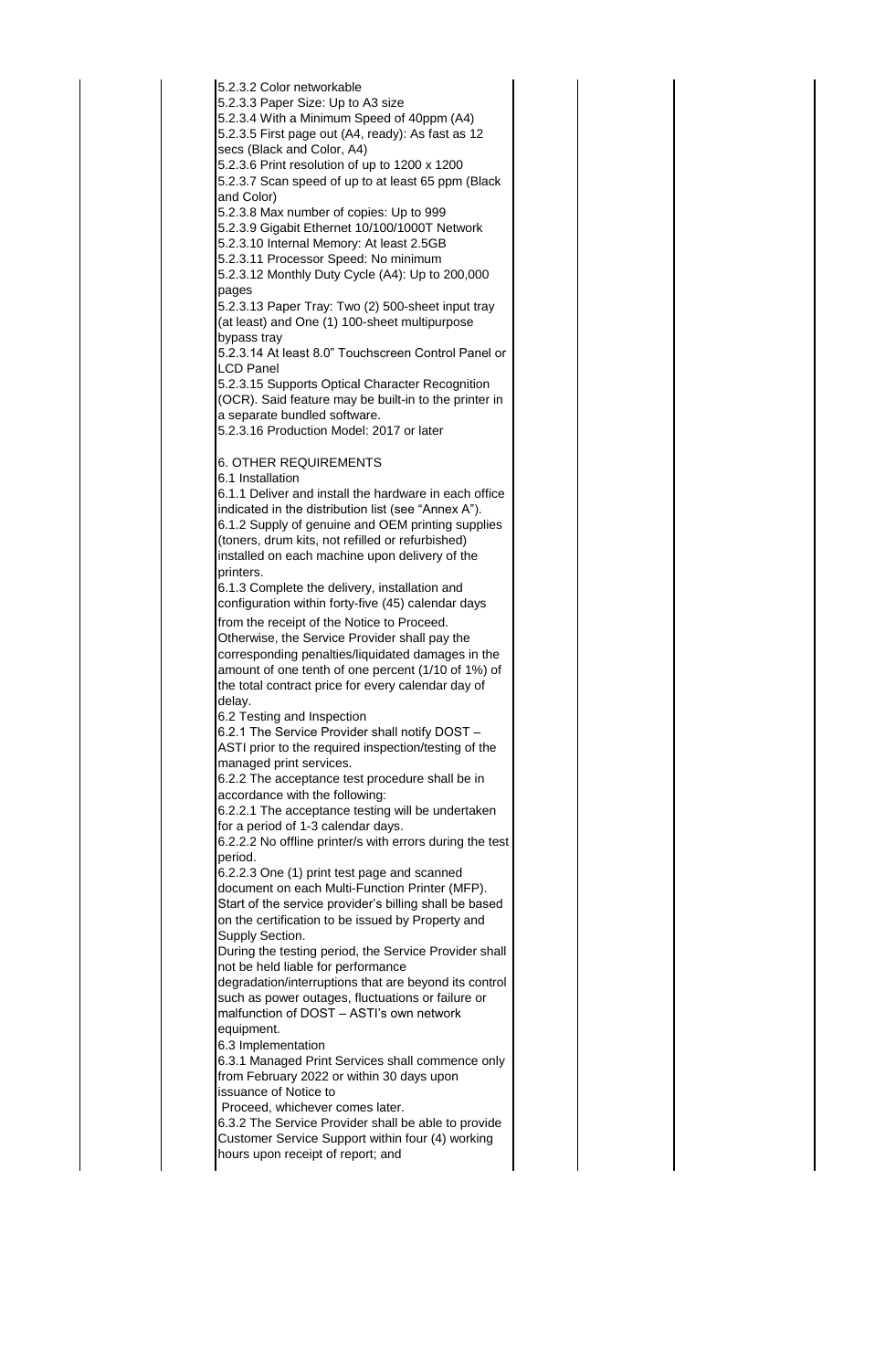| <b>TOTAL:</b><br>₱658,950.00                                                                         |
|------------------------------------------------------------------------------------------------------|
|                                                                                                      |
| (Please see attached quotation.)                                                                     |
|                                                                                                      |
| any.                                                                                                 |
| contained in this PR and supplemental bid bulletin, if                                               |
| 10.2. Bidders must comply with all specifications                                                    |
| by DOST-ASTI and the Contractor.                                                                     |
| separate agreement as proposed and agreed upon                                                       |
| 10.1. Any other term, condition or provision not<br>stipulated in this document will be covered by a |
| 10. NOTES                                                                                            |
|                                                                                                      |
| Proceed (NTP), whichever comes later.                                                                |
| (30) calendar days upon issuance of Notice to                                                        |
| Delivery shall be on February 2022 or within thirty                                                  |
| 9. DELIVERY SCHEDULE                                                                                 |
| month.                                                                                               |
| ASTI, hence, may be computed by a fraction of a                                                      |
| based on the actual services received by DOST -                                                      |
| Service Provider. Services shall only be billed                                                      |
| statement and other supporting documents by the                                                      |
| twelve (12) months subject to submission of billing                                                  |
| Payment shall be made on a monthly basis for                                                         |
| 8. TERMS OF PAYMENT                                                                                  |
| equipment installed by the Service Provider.                                                         |
| 7.2. Responsible for the safe custody and use of the                                                 |
| specifications; and                                                                                  |
| will be used according to service provider's server                                                  |
| 7.1. Provide server hardware where the print server                                                  |
| <b>ASTI</b>                                                                                          |
| 7. DUTIES AND RESPONSIBILITIES OF DOST -                                                             |
|                                                                                                      |
| management software for device and accounts and<br>transaction monitoring and reporting.             |
| an Authorized Service Provider to print/copy                                                         |
| distributor/manufacturer indicating that the bidder is                                               |
| 6.5.4 Certificate from the local                                                                     |
| an Authorized Service Provider of the brand.                                                         |
| distributor/manufacturer indicating that the bidder is                                               |
| 6.5.3 Certificate from the local                                                                     |
| will provide genuine parts and toners.                                                               |
| distributor/manufacturer indicating that the bidder                                                  |
| 6.5.2 Certificate from the local                                                                     |
| distributor/manufacturer indicating that the bidder is<br>authorized reseller/dealer of the brand;   |
|                                                                                                      |
| 6.5 Other Documentary Requirements<br>6.5.1 Certificate from the local                               |
| of the Service Provider.                                                                             |
| 6.4.3 All training expenses shall be for the account                                                 |
| installation of hardware.                                                                            |
| working days from the acceptance of delivery and                                                     |
| 6.4.2 All trainings must be conducted within 20                                                      |
| necessary.                                                                                           |
| End-User's Training may be requested, if                                                             |
| 6.4.1 Software Administration Training as well as                                                    |
| 6.4 Training                                                                                         |
| 6.3.3 Provide an escalation list and procedure in<br>reporting fault and outages.                    |
|                                                                                                      |

**(Total Amount in Words)**

**Six Hundred Fifty Eight Thousand Nine Hundred Fifty Pesos Only**

The contract price is inclusive of taxes and other fees or charges. In case of failure to make the full delivery within the time specified above, a penalty of one-tenth (1/10) of one percent for every day of delay shall be imposed on the undelivered item/s. Once the cumulative amount of liquidated damages reaches ten percent (10%) of the amount of the contract, DOST-ASTI may rescind or terminate the contract, without prejudice to other courses of action and remedies available under the circumstances and in accordance with the provisions of the latest implementing rules and regulations of RA 9184.